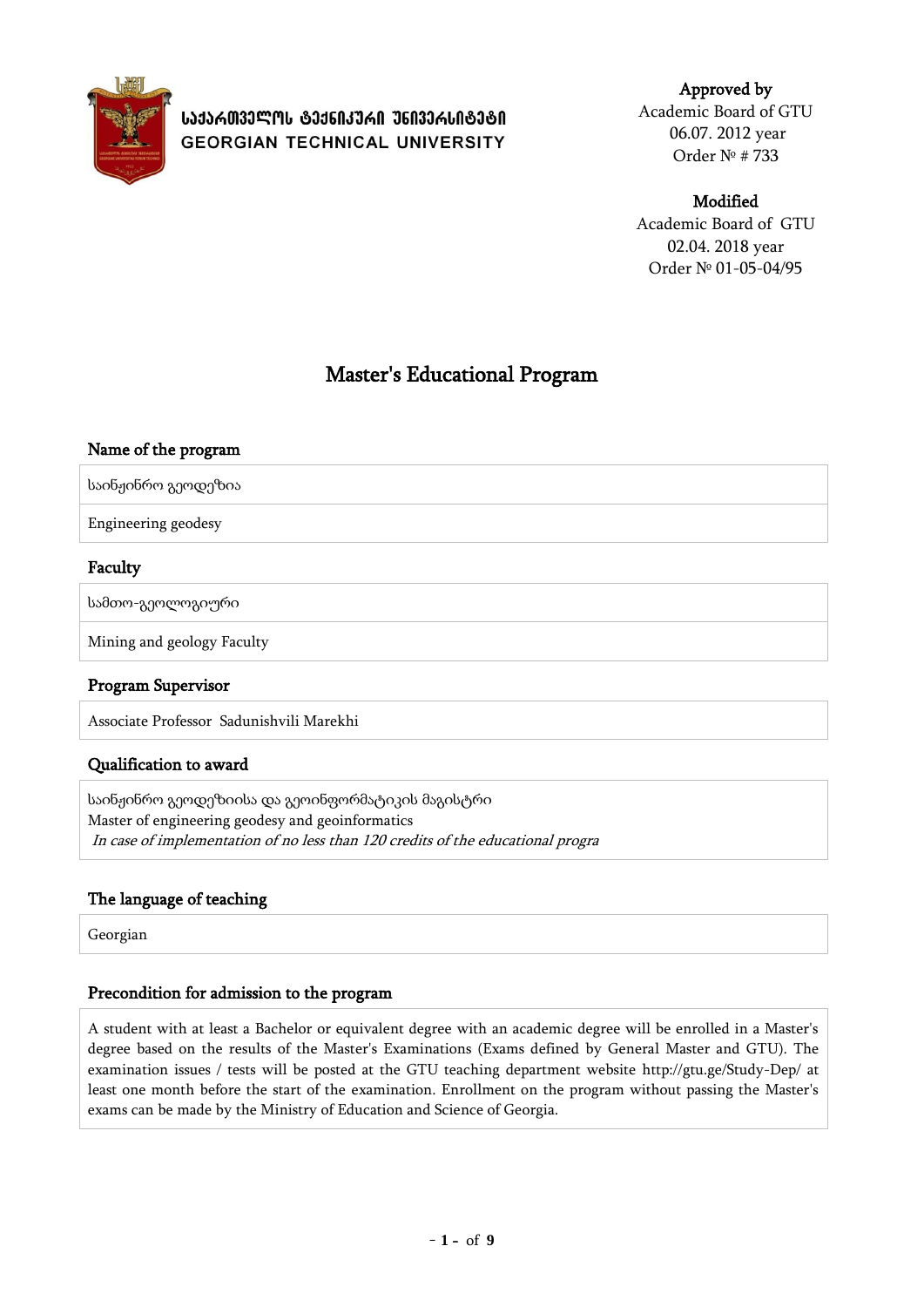#### Description of the program

The program is drawn in according with ECTS system, where 1 credit is equal to 25 hours, and, which includs both the contact and independent work hours. The credits distribution is presented in curriculum. The duration of the program is 2 years (4 semesters) and includes 120 credits. The study component is 75 credits, and research component - 45 credits. The master research project / prospectus - 5 credits, theoretical / experimental research / colloquium - 10 credits, master's thesis - 30 credits.

One mid-semester exam is performed during the semester. It is a necessary component of interim assessment. It is recommended to use no less than 2 (any) components considering the methods of the current activity, teaching level and specification of the study course. The quantity of the current assessment methods, Its performing form, the maximum scores, criteria and scales are determined by the author of syllabus and are described in the syllabus, same time envisaging the specifics of the subject

Each form of evaluation and component has comparative quota in the final assessment defined from the total score (100 points) of assessment.

In particular, the maximum score of the intermediate assessment is 60, the maximum score of the final exam - 40, the minimum positive score is - 20. The maximum score of the mid-semester exam is 30, the minimum positive assessment -15 points. The maximum score of the current activity is 30, the minimum sum of the positive assessment - 15 points.

The duration of the first academic year is 40 weeks (2 semesters). The magistrate will take 11 training courses. The lectures, seminars and practical exercises are performed within 30 weeks (15 weeks per semester).

The duration of the first academic year 45 credits are given to the specialty subjects,to the ellective - 10, and, recerch component - 5 credits from the assimilating 60 credits, during the first academic year.

It will take 4 training courses. 20 credits will be dedicated to the specialty subjects, and, 40 credits - to the research component, from the assimilating 60 credits.

#### Elements of the research components

Master's Research Project - Prospectus is the outcome of review and analysis, the preliminary draft of the master's thesis that the master student has to complete in the second semester.

Prospectus should include actuality of the study question, theoretical and practical value of the selected topic. The author should know what types of resources (literature, statistics) should be used and where can be find these resources. Prospectus should include the outcomes from processing of the relevant literature and the necessary bibliography, as well as the history of the research. It should be briefly presented what is currently being done in this direction and what is currently being done (who works, and in what direction). The author should set out the main issues of the research and present a work plan.

In case of positive assessment of the prospectus (51 and more points), the graduate student continues to study.

In case of negative assessment of the prospectus (less than 51 points), the master will present reiteratively the work according to the existing rule.

Theoretical-experimental research / colloquium.The master student begins to work on the theoreticalexperimental research / colloquium from the second year of her/his studies, it means, the thesis will be presented in the third semester, within the scope of the study, she/he is obliged to prepare one colloquium.

The paper to be presented on the colloquium is part of a master's thesis. Colloquy envisage the presentation of the material related to the master topic or its parts.

The main goal of the colloquium is to systemize the knowledge of the master student, presenting the outcome of their work, and develop the ability to communicate with the professional community.

For colloquial assessment outcomes of the research in the written form will be submitted to the faculty dean (no later than 15th week), who will create a 3-5-member commission, before the completion of the corresponding training semester. The Master student presents the outcomes of research to the commission during 10-15 minutes. Each member of the commission evaluates based on 5 components. The maximum score is 100 points. In case of colloquial positive assessment (51 and more points), the graduate student continues to study.

In case of negative assessment (less than 51 points), the student will represent the work according to the existing rule.

Completion and defense of the master thesis. The qualification work is a major part of the research component. The thesis is the result of independent research work. It should include the theoretical/experimental research outcomes. To present the completed qualification work, public defense and final assessment procedures it has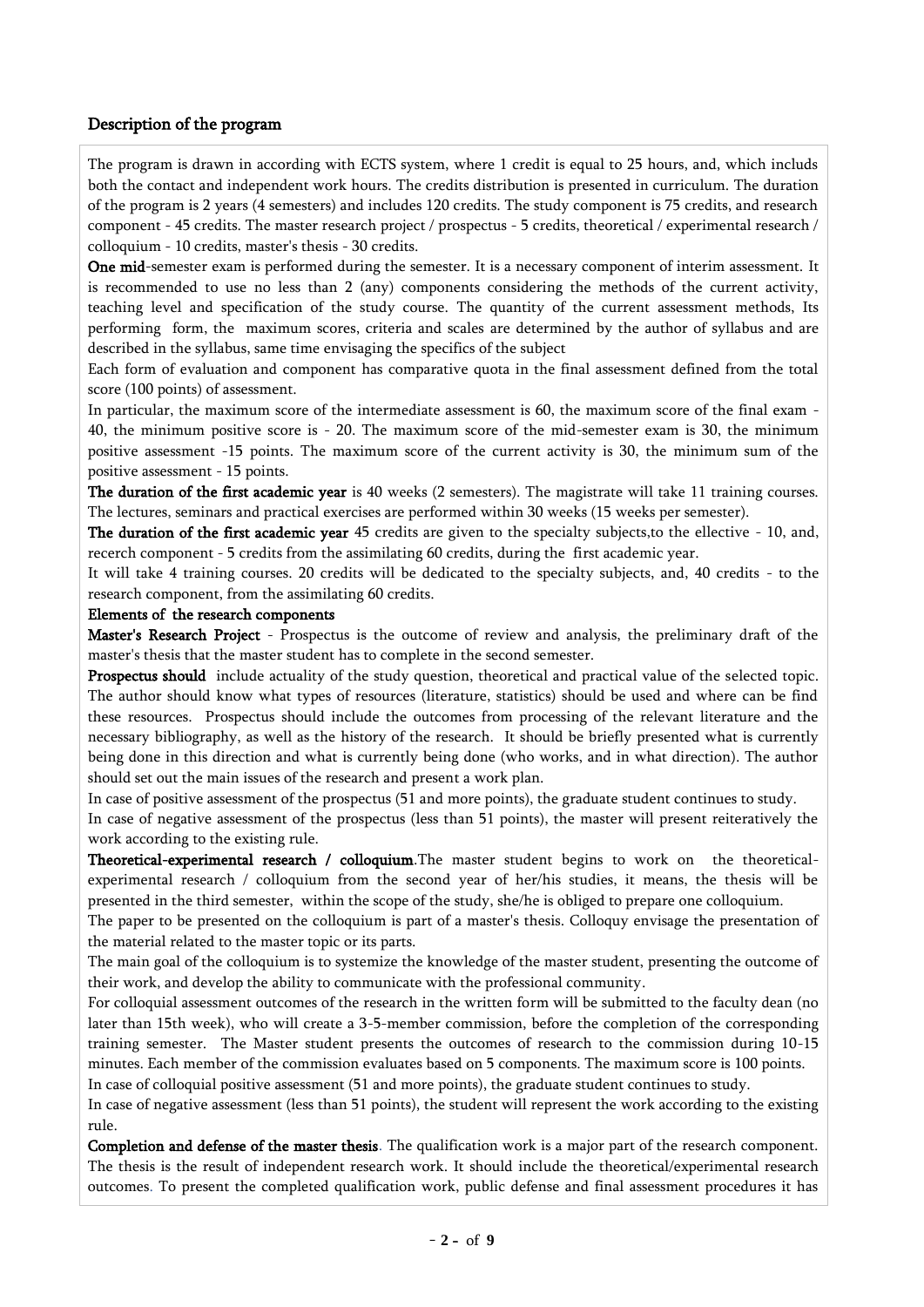been mandated by "provision of Georgian Technical University on Masters" (Resolution No. 704 of June 26, 2012) verified by University Academic Council. The qualification work is evaluated by 100 points.

Public defense of qualification work will be evaluated by examination commission consisting of 5-7 members.

Public defense assessment of the student is determined by the average arithmetic of scores each member of the Commission gives, as well, the qualification work is not considered to be defensed if the majority of the examination commission assesses it less than 51 points. On the basis of the decision of the examination commission the protocol of the examination commission shall be drawn up.

## Assessment system:

## There are faive types of positive assessment:

- $(A)$  Excellent the rating of 91%
- $(B)$ -Very good - the rating of 81-90%
- (D)-Good the rating of 71-80%
- (D)-Satisfactory the rating of 61-70%
- (E)-Enough the rating of 51-60

## Negative grades:

- (FX) Did not pass 41-50 % of rating, which means that the student needs more work and is given the right to rework out the thesis and to take the defense once more
- $(F)$  Failed 40% and less, which means that the work carried out by the student is not enough

(FX) In case of assessment, the master will be entitled to rework out the thesis and re-defense of the master's thesis. (F) In case of receiving the assessment, the student is losing the right to present the same paper.

## The purpose of the program

The program aims to prepare graduate engineers of geodesy and geoinformatics, which will be competent in engineering geodesy (civil and industrial construction geodetic provision, drawing of geodesic projects, projecting geodesic networks, precision report, diagnostic process research), mine surveying ( Underground processing, mine surveying service, under construction and exploitation of underground masking and construction) and cadaster (land fund management mechanism, land law, landslide, land cadaster, land monitoring and land control, land management Divide and divide it A) settlement of settlements, organization of various types of transactions on land, protection of land fund). Also to master the classical methods of mathematical impediments and the use of practical geodetic measurements. Acquire knowledge on key issues in the field of geoinformation systems technology. Geodetic services for surface and underground engineering buildings and preliminary structures can also be constructed during construction and operation.

## Learning Outcomes and Competences (General and Sectoral)

- Knowledge and understanding - has a deep and systematic knowledge of engineering geodesy and geoinformatics that gives the possibility of developing new, original ideas, understanding the ways of solving individual problems;

He is awared of the theory and practice of partitioning works, has the ability to select a method of ordering the construction object and environmental conditions.

- Ability to use knowledge in practice - new, unforeseen environment, search for new, original ways of solving complex problems, including independent research using the latest methods and approaches:

Ability to evaluate project design and accuracy of geodesic and markside tools. Ability to monitor surface and underground engineering objects monitoring and deformations;

Ability to provide a marksuit for modern requirements in mining oil and enterprises, open quarries or underground mines;

Cadastral works, real estate planning and registration-registration skills.

- Ability to conclude - Based on the obtained knowledge, establishing grounded conclusions based on analysis of information: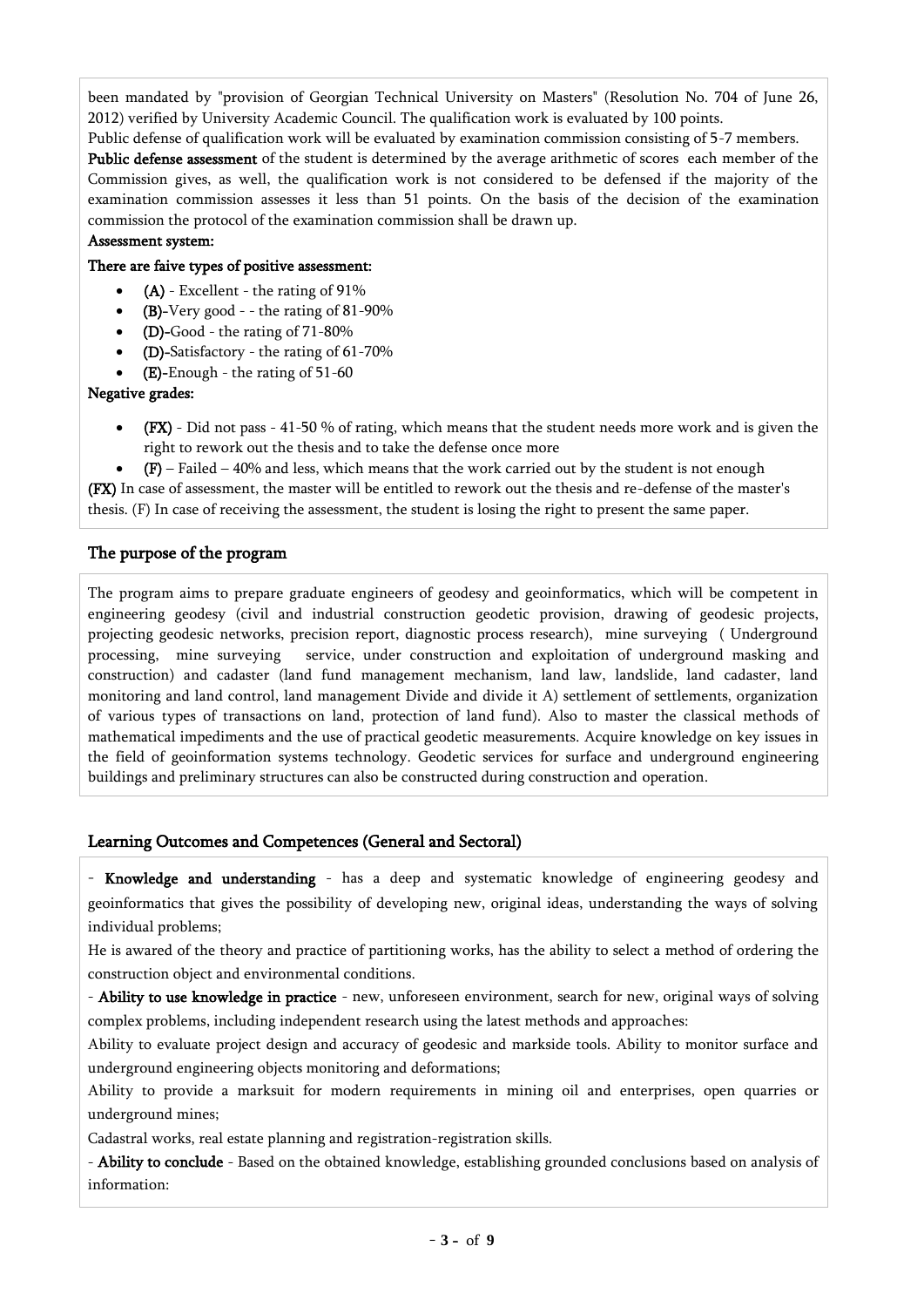Geodetic services for civil and industrial construction facilities, designing networks on the stage of study, assessment of accuracy and ability to prove sufficient. Ability to select methods and instruments in a reasonable manner;

Ability to formulate conclusions based on selection, processing, quality determination and analysis of methods of processing geodesic and markside results.

- Communication skills - Writing, writing and grammar rules. Write a detailed written report on the problems of problems, problems and solutions.

Use of geoinformation systems in the native and foreign languages, specialists and non-specialists, artillery, geodesy and winding materials and the ability to provide information through creation of visible material.

- Learning skills - independently conducting learning, awareness of the learning process and a high level of strategic planning. To determine professional learning and experience, determine their own learning directions; To acquire new tools and software, to determine their advantages, in order to plan for rational use in the future. Independently seek scientific and technical literature and learn the knowledge of geodesy, cadaster and

markside. Independently determine other ways to improve their qualifications in this direction (participation in seminars, professional skills and internships, academic degrees, study tours and exchange programs etc.).

Values - values to values and contribute to the establishment of new values. Protecting the standards of professional values, ethics and morals:

Understanding the professional values of land resources management;

Understanding the geodesic and markside professional values (arsenal and geodetic instructions, performance measurements in appropriate precision and selected time).

#### Methods of achieving learning outcomes (teaching and learning)

 $\boxtimes$  Lecture  $\boxtimes$  Seminar (work in group)  $\boxtimes$  Practical  $\boxtimes$  Laboratory  $\Box$  practice  $\Box$  Course paper / project  $\Box$ 

Master's paper  $\boxtimes$  Consultation  $\boxtimes$  Independent work

Based on the specific course of study in the learning process, the relevant below listed activities of the teaching-learning methods are used, which are reflected in the relevant training courses (syllabus): (Discussion, debate, presentation, group work, etc.)

1. Discussion / debate are one of the most common activities of interactive teaching. Discussion process increases the quality and activity of students' engagement. Discussion can be turned into arguments and this process is not limited to the questions asked by the teacher. It develops the ability of the student to reason and justify their opinion.

**2. Collaborative work** – By using this activity, teaching implies division of the students' group and assignment of teaching tasks to them. The group members individually work on the issue and in parallel share their opinions with other members of the group. Due to the set objective, it is possible to divide the functions among the members during the group's working process. This strategy provides all students maximum engagement in the learning process.

3. Implication. It is quite effective in terms of achieving the result. In many cases, it is better to provide the students with audio and visual materials simultaneously. The study material can be demonstrated by both the teacher and the student. This activity helps us to demonstrate different levels of learning material, to specify what students will have to do independently; at the same time, this strategy visually reflects the essence of the topic/ problem. Demonstration may be simple.

4. Induction is such a form of transmitting any knowledge when the process of thinking in the course of the study is directed towards generalization, in other words when delivering the material the process is going from concrete to general.

5. Deduction is such a form of transmitting any knowledge, which based on general knowledge represents logical process of discovering new knowledge in other words, the process is going from general to concrete.

6. Analysis helps us to divide the study material into constituent parts. This will simplify the detailed coverage of individual issues within a difficult problem.

7. The synthesis implies the composition of one whole by grouping individual issues. This activity contributes to the development of the problem to be seen as a whole.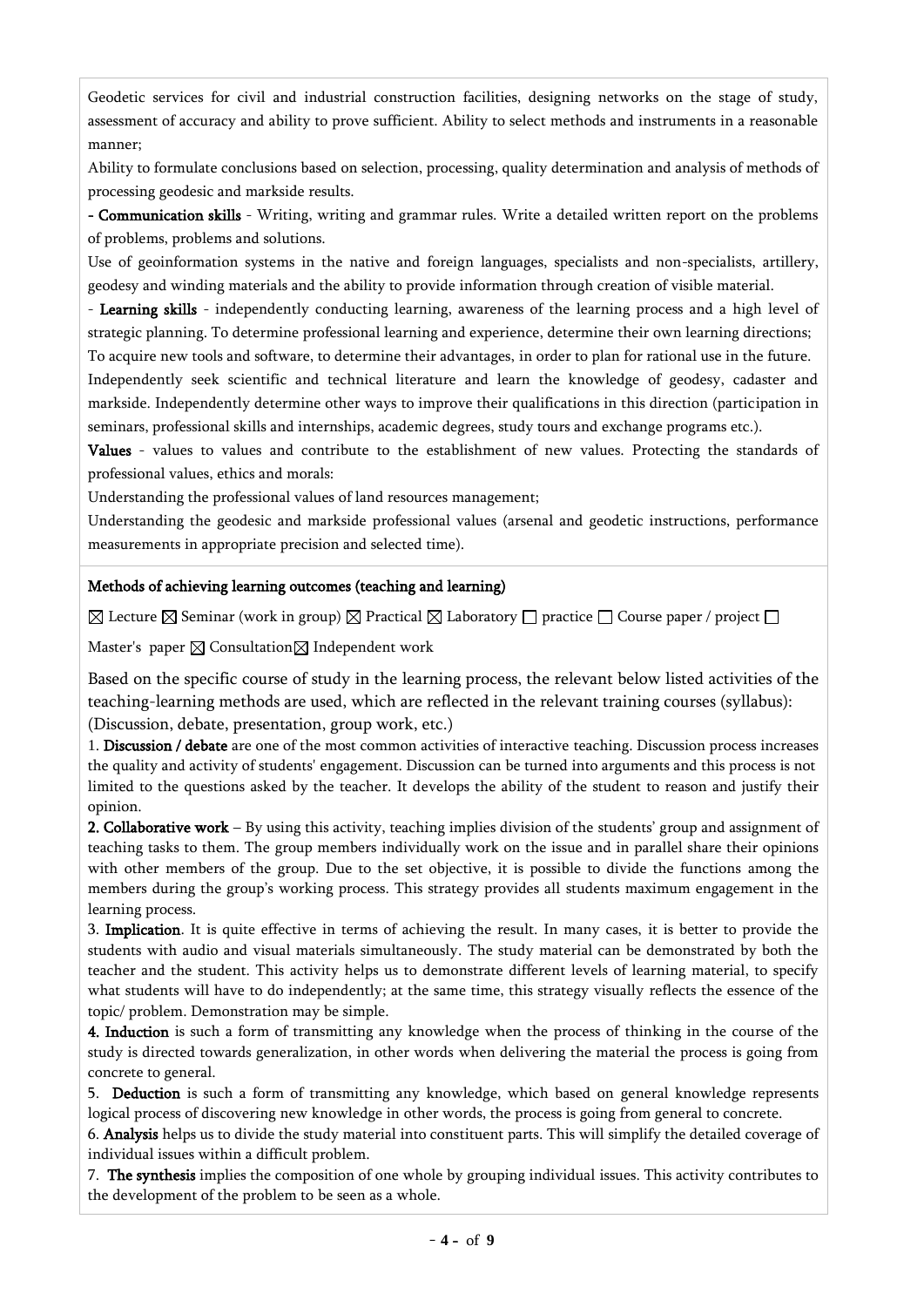8. The script implies the following activities: making extracts, records, notes, theses, abstract or essay and other

9. Explanation is based on the discussion on the issue. The teacher gives a concrete example from the material, which is discussed in detail within the given topic.

10. Action-oriented training requires active involvement of the teacher and student in the teaching process, where the practical interpretation of theoretical material is of special significance.

11. Verbal or orally transmitted. Narration, talking and so forth belong to this activity. In this process the teacher orally transmittes and explaines study material and the students actively perceive and learn it through listening, remembering and thinking.

### Student knowledge assessment system

Grading system is based on a 100-point scale.

Positive grades:

- (A) Excellent the rating of 91-100 points;
- $(B)$  Very good - the rating of 81-90 points
- $(C)$  Good the rating of 71-80 points
- (D) Satisfactory the rating of 61-70 points
- (E) Enough the rating of 51-60 points

Negative grades:

- (FX) Did not pass 41-50 points of rating, which means that the student needs more work to pass and is given the right to take the exam once more with independent work;
- $\bullet$  (F) Failed 40 points and less, which means that the work carried out by the student is not enough and he/she has to learn the subject from the beginning.

## Field of employment

Civil and industrial construction, transport facilities, hydraulic facilities and other constructions; Open and underground treatment facilities; City, water, land, forest and others. cadastral processing facilities.

### Opportunity to continue learning

Doctoral Educational Programs

### Human and material resources necessary for the implementation of the program

The program is provided with appropriate human and material resources. For more information see attached syllables and annex.

#### Number of attached syllables: 28

#### Program Study Load

|                |                                  |                 |        | <b>ECTS Credits</b> |         |  |  |  |
|----------------|----------------------------------|-----------------|--------|---------------------|---------|--|--|--|
| $N^{\circ}$    |                                  | Precondition of | I Year |                     | II Year |  |  |  |
|                | Course Title                     | admit           |        | Semester<br>Ш<br>IV |         |  |  |  |
|                |                                  |                 |        | $\mathbf{H}$        |         |  |  |  |
|                | Business Communication (English) | does not have   |        |                     |         |  |  |  |
| 2              | Business Communication (Russian) | does not have   |        |                     |         |  |  |  |
| 3              | Business Communication (German)  | does not have   | 5      |                     |         |  |  |  |
| $\overline{4}$ | Business Communication (French)  | does not have   |        |                     |         |  |  |  |
| 5              | <b>Operations Management</b>     | does not have   | 5      |                     |         |  |  |  |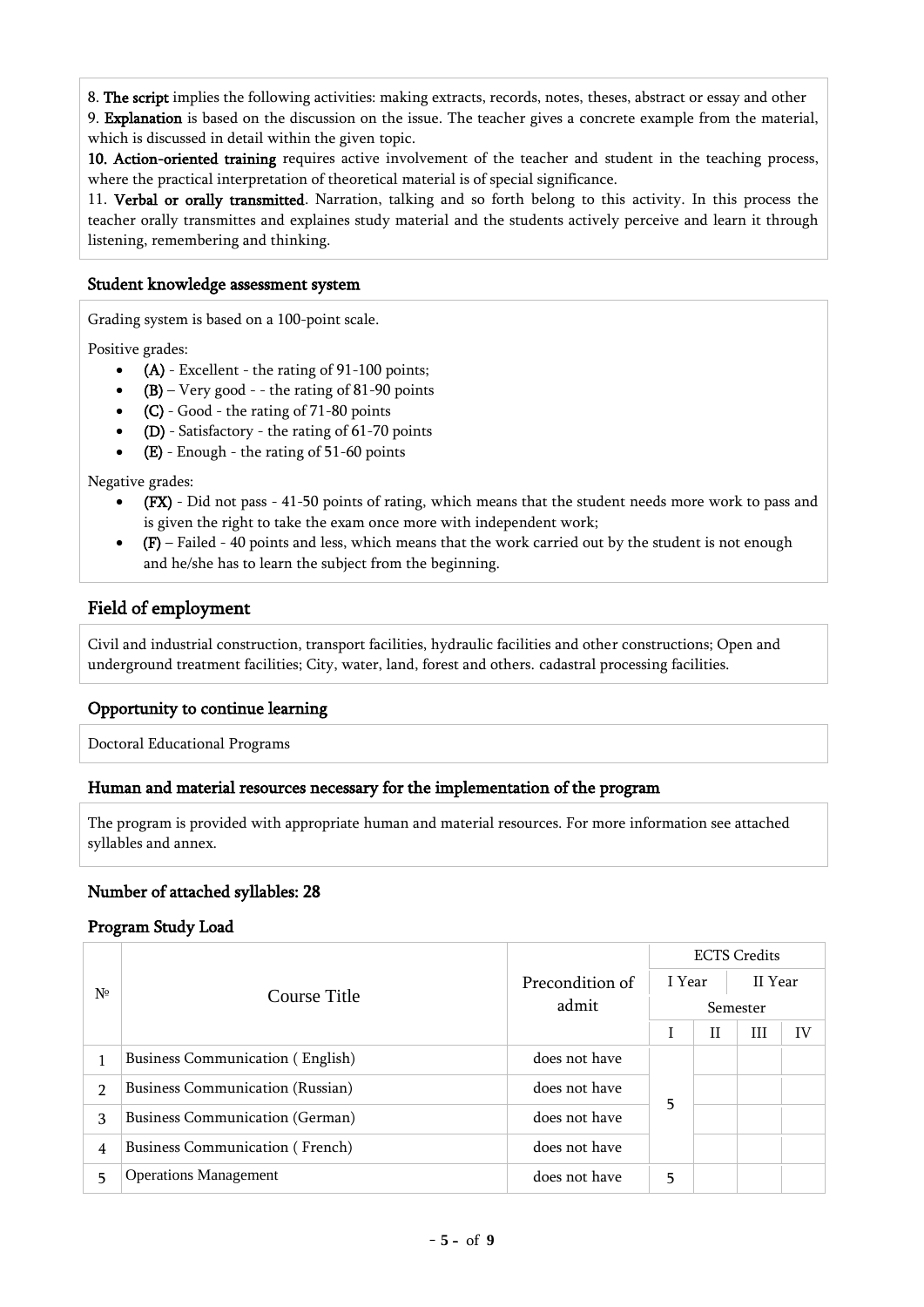| 6  | <b>Enginner Geodetic Investigation Works</b>             | does not have                                  | 5  |    |    |  |
|----|----------------------------------------------------------|------------------------------------------------|----|----|----|--|
| 7  | Mine surveying works in mine construction                | does not have                                  | 5  |    |    |  |
| 8  | Geodetic measurements processing                         | does not have                                  | 5  |    |    |  |
| 9  | Cadastral works                                          | does not have                                  | 5  |    |    |  |
| 10 | Theory and Practice of Specialized Translation (English) | does not have                                  |    |    |    |  |
| 11 | Theory and Practice of specialized Translation (Russian) | does not have                                  |    |    |    |  |
| 12 | Theory and Practice of Specialized Translation (German)  | does not have                                  |    | 5  |    |  |
| 13 | Theory and Practice of Specialized Translation (Franch)  | does not have                                  |    |    |    |  |
| 14 | Geodesey and Geoinformatic systems (GIS)                 | does not have                                  |    | 5  |    |  |
| 15 | Geodetic reference nets                                  | Enginner Geodetic<br>Investigation Works       |    | 5  |    |  |
| 16 | Works of mine surveying in open-cast mine                | does not have                                  |    | 5  |    |  |
| 17 | Geodesy works in organization of the use of land         | Cadastral works                                |    | 5  |    |  |
|    | <b>Engineering geodesy</b>                               |                                                |    |    |    |  |
| 18 | Cartographic projections                                 | does not have                                  |    |    | 5  |  |
| 19 | Geodetic layout works                                    | Geodetic reference<br>nets                     |    |    | 5  |  |
| 20 | Mathematic statistic elements in geodetic measurements   | Geodetic<br>measurements<br>processing         |    |    | 5  |  |
| 21 | General geophysics                                       | does not have                                  |    |    | 5  |  |
|    | Cadastre                                                 |                                                |    |    |    |  |
| 22 | Basics of estate relationships                           | does not have                                  |    |    | 5  |  |
| 23 | Land law                                                 | does not have                                  |    |    | 5  |  |
| 24 | Menagement of land resources                             | does not have                                  |    |    | 5  |  |
| 25 | GIS in cadastre                                          | Geodesey and<br>Geoinformatic<br>systems (GIS) |    |    | 5  |  |
|    | <b>Mine survey</b>                                       |                                                |    |    |    |  |
| 26 | Connecting surveying                                     | does not have                                  |    |    | 5  |  |
| 27 | Management of Mining Massive Condition                   | does not have                                  |    |    | 5  |  |
| 28 | GIS in mine survey                                       | Geodesey and<br>Geoinformatic<br>systems (GIS) |    |    | 5  |  |
| 29 | Mathematic statistic elements in geodetic measurements   | Geodetic<br>measurements<br>processing         |    |    | 5  |  |
|    |                                                          | 30                                             | 25 | 20 |    |  |
|    |                                                          | Total:                                         |    | 75 |    |  |
|    | <b>Research Component:</b>                               |                                                |    |    |    |  |
|    | Master Research Project / Prospectus                     | does not have                                  |    | 5  |    |  |
|    | Theoretical / experimental research / colloquium         | Master Research                                |    |    | 10 |  |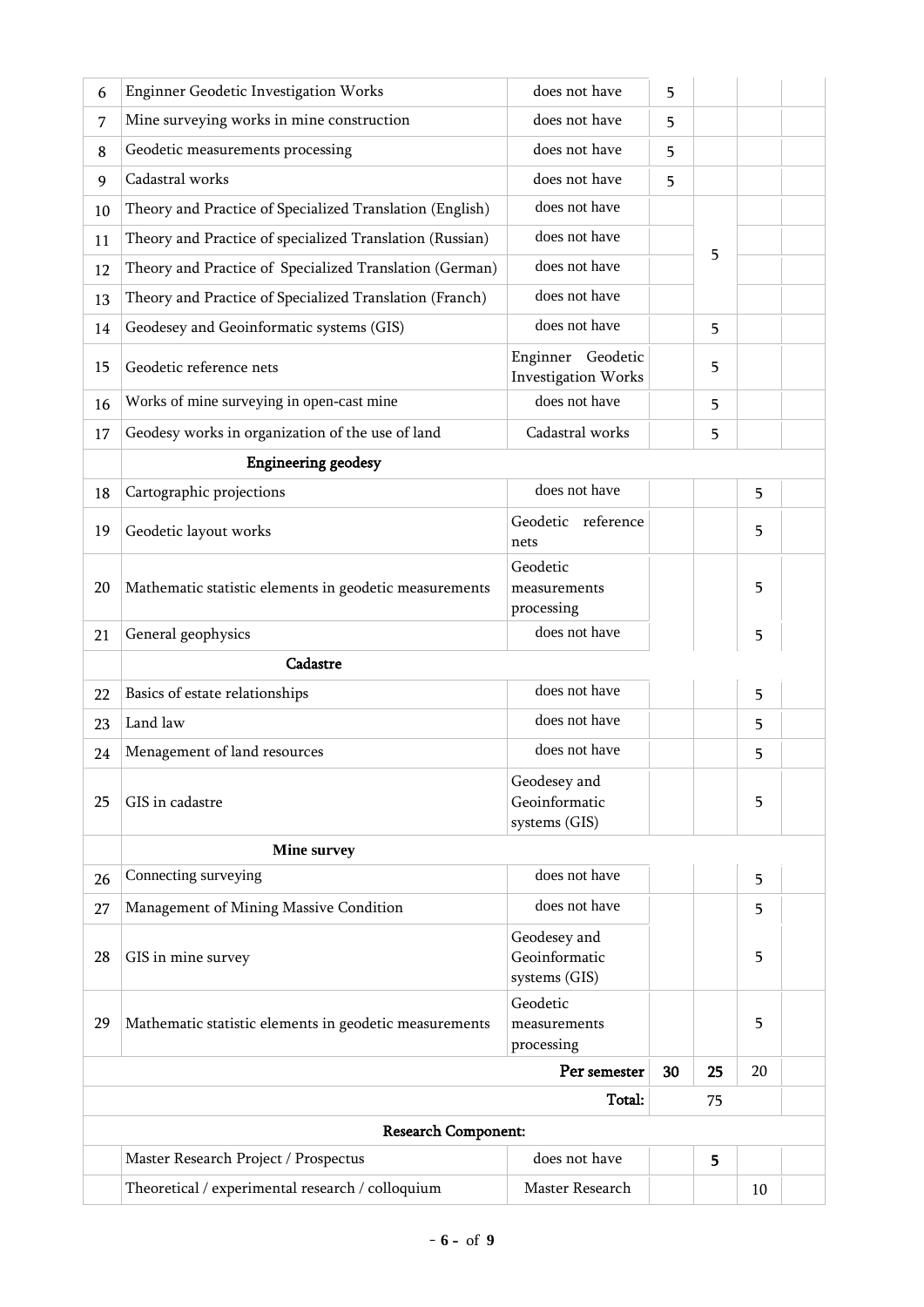| Accomplishment and Defense of Master's Thesis | All the necessary<br>training and<br>research<br>components<br>Total per semester: | 30 | 30 | 30 | 30<br>30 |
|-----------------------------------------------|------------------------------------------------------------------------------------|----|----|----|----------|
|                                               | Total per year:                                                                    | 60 |    |    | 60       |
|                                               | Total:<br>120                                                                      |    |    |    |          |

# Map of learning outcomes

| N <sup>o</sup> | Course Title                                              | Knowledge and understanding | Ability to use knowledge in<br>practice | Making judgments | communication skill | ability to learn | Values      |
|----------------|-----------------------------------------------------------|-----------------------------|-----------------------------------------|------------------|---------------------|------------------|-------------|
| $\mathbf{1}$   | Business Communication (English)                          | $\overline{X}$              | $\mathbf X$                             |                  | $\mathbf X$         | $\mathbf X$      | $\mathbf X$ |
| $\overline{2}$ | Business Communication (Russian)                          | $\mathbf X$                 | X                                       |                  | $\mathbf X$         | $\mathbf X$      | $\mathbf X$ |
| 3              | Business Communication (German)                           | $\mathbf X$                 | X                                       |                  | $\mathbf X$         | $\mathbf X$      | X           |
| 4              | Business Communication (French)                           | X                           | X                                       |                  | X                   | X                | X           |
| 5              | <b>Operations Management</b>                              | X                           | X                                       | X                | X                   |                  |             |
| 6              | Theory and Practice of Specialized Translation (English)  | X                           | Χ                                       | X                | X                   |                  |             |
| 7              | Theory and Practice of specialized Translation (Russian)  | X                           | X                                       | X                | X                   |                  |             |
| 8              | Theory and Practice of Specialized Translation (German)   | X                           | X                                       | X                | X                   |                  |             |
| 9              | Theory and Practice of Specialized Translation (Franch)   | X                           | Χ                                       | X                | X                   |                  |             |
| 10             | Enginner Geodetic Investigation Works                     | X                           | Χ                                       | X                |                     | X                |             |
| 11             | Mine surveying works in mine construction                 | X                           | X                                       | X                |                     | X                |             |
| 12             | Geodetic measurements processing                          | X                           | X                                       | X                |                     | X                |             |
| 13             | Cadastral works                                           | X                           | X                                       | $\mathbf X$      |                     | $\mathbf X$      |             |
| 14             | Geodesey and Geoinformatic systems (GIS)                  | X                           | X                                       | X                | X                   |                  |             |
| 15             | Geodetic reference nets                                   | X                           | X                                       | X                |                     | X                |             |
| 16             | Works of mine surveying in open-cast mine                 | X                           | X                                       | X                |                     | X                |             |
| 17             | Geodesy works in organization of the use of land          | X                           | X                                       | X                |                     | X                |             |
|                | 18 Cartographic projections                               | X                           | $\mathbf X$                             | X                |                     | X                |             |
| 19             | Geodetic layout works                                     | X                           | X                                       | X                |                     | X                |             |
|                | 20 Mathematic statistic elements in geodetic measurements | X                           | X                                       | X                |                     | X                |             |
| 21             | General geophysics                                        | X                           | X                                       | X                |                     | X                |             |
| 22             | Basics of estate relationships                            | X                           | X                                       | X                |                     | X                |             |
|                | 23 Land law                                               | X                           | X                                       | X                |                     | X                |             |
|                | 24 Menagement of land resources                           | X                           | X                                       | X                |                     | X                |             |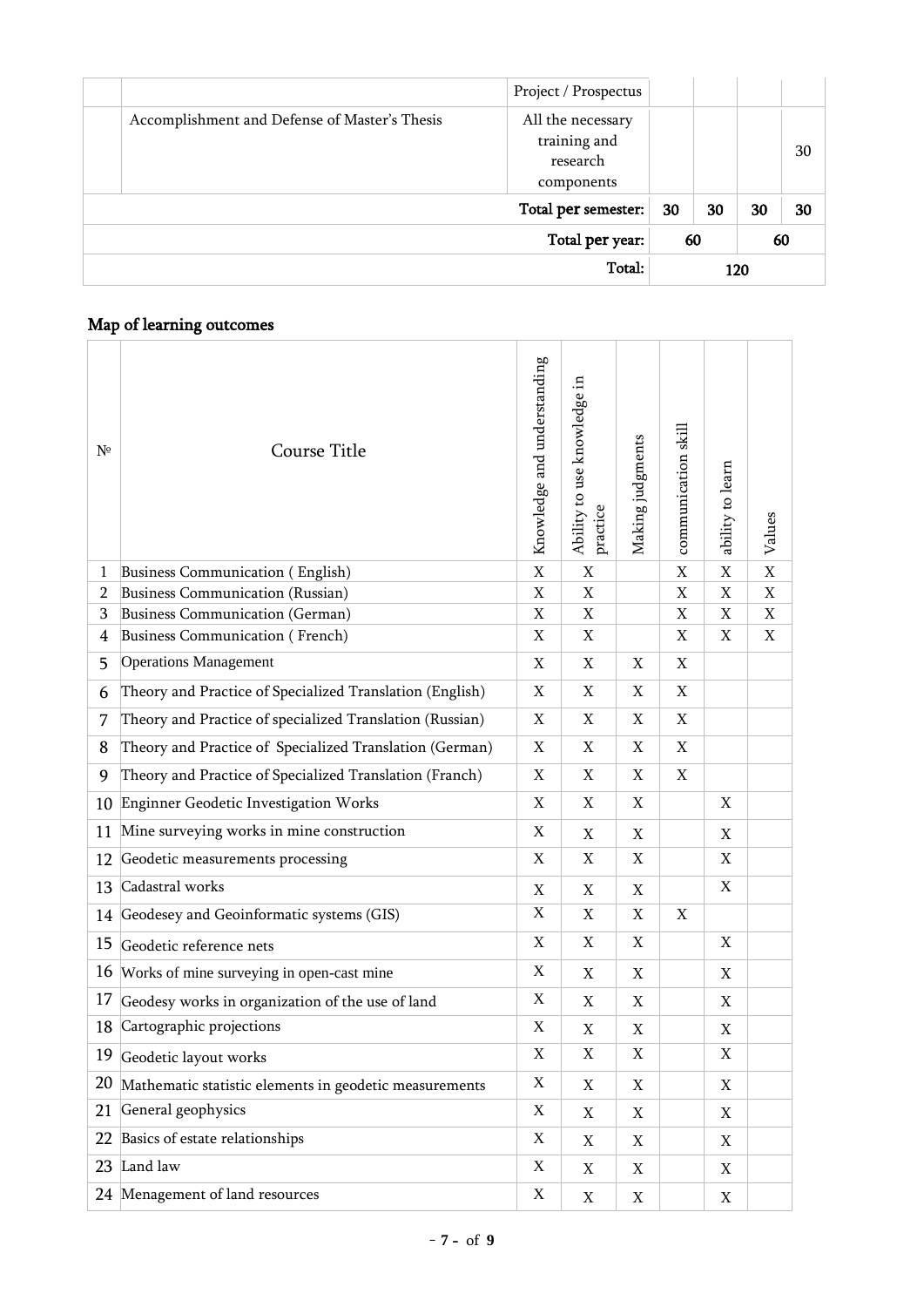|                            | $25$ GIS in cadastre                             | X | X | X | X |   |   |  |  |  |
|----------------------------|--------------------------------------------------|---|---|---|---|---|---|--|--|--|
|                            | 26 Connecting surveying                          | X | Χ | X |   | Χ |   |  |  |  |
| 27                         | Management of Mining Massive Condition           | X |   |   |   | Χ |   |  |  |  |
| 28                         | GIS in mine survey                               | X | X | X | X |   |   |  |  |  |
| <b>Research Component:</b> |                                                  |   |   |   |   |   |   |  |  |  |
|                            | Master Research Project / Prospectus             | Χ | X | X | X | X | X |  |  |  |
|                            | Theoretical / experimental research / colloquium | X | X | X | X | X | X |  |  |  |
|                            | Accomplishment and Defense of Master's Thesis    | Χ | X | X | X | Χ | X |  |  |  |

## Program curriculum

|             |               |                                                             |                      | Hours   |                             |                    |            |          |                        |                   |                |                  |
|-------------|---------------|-------------------------------------------------------------|----------------------|---------|-----------------------------|--------------------|------------|----------|------------------------|-------------------|----------------|------------------|
| $N^{\circ}$ | Course code   | Course Title                                                | ESTS credits / hours | Lecture | Seminar (work in the group) | Practical classes: | Laboratory | Practice | Course paper / project | Mid-semester exam | Final exam     | Independent work |
| 1           | LEH12412G1    | Business Communication (English)                            | 5/125                |         |                             | 45                 |            |          |                        | $\overline{2}$    | $\overline{2}$ | 76               |
| 2           | LEH12812G1    | Business Communication (Russian)                            | 5/125                |         |                             | 45                 |            |          |                        | $\overline{2}$    | $\overline{2}$ | 76               |
| 3           | LEH12612G1    | Business Communication (German)                             | 5/125                |         |                             | 45                 |            |          |                        | $\overline{2}$    | $\overline{2}$ | 76               |
| 4           | LEH12212G1    | <b>Business Communication (French)</b>                      | 5/125                |         |                             | 45                 |            |          |                        | 2                 | $\overline{2}$ | 76               |
| 5           | BUA72703G1    | <b>Operations Management</b>                                | 5/125                | 15      | 30                          |                    |            |          |                        | $\mathbf{1}$      | $\overline{2}$ | 77               |
| 6           | LEH12512G1    | Theory and Practice of Specialized<br>Translation (English) | 5/125                | 15      |                             | 30                 |            |          |                        | $\overline{2}$    | 2              | 76               |
| 7           | LEH12912G1    | Theory and Practice of specialized<br>Translation (Russian) | 5/125                | 15      |                             | 30                 |            |          |                        | $\overline{2}$    | $\overline{2}$ | 76               |
| 8           | LEH12712G1    | Theory and Practice of Specialized<br>Translation (German)  | 5/125                | 15      |                             | 30                 |            |          |                        | $\overline{2}$    | $\overline{2}$ | 76               |
| 9           | LEH12312G1    | Theory and Practice of Specialized<br>Translation (Franch)  | 5/125                | 15      |                             | 30                 |            |          |                        | $\overline{2}$    | $\overline{2}$ | 76               |
| 10          | PHS21203G1    | Enginner<br>Geodetic<br>Investigation<br>Works              | 5/125                | 15      |                             | 30                 |            |          |                        | $\mathbf{1}$      | 1              | 78               |
| 11          | MAP44703G1    | Mine surveying works in mine<br>construction                | 5/125                | 15      |                             | 30                 |            |          |                        | $\mathbf{1}$      | $\mathbf{1}$   | 78               |
| 12          | PHS21603G1    | Geodetic measurements processing                            | 5/125                | 15      |                             | 30                 |            |          |                        | $\mathbf{1}$      | $\mathbf{1}$   | 78               |
| 13          | SOS10703G2    | Cadastral works                                             | 5/125                | 15      |                             | 30                 |            |          |                        | 1                 | 1              | 78               |
|             | 14 PHS40903G1 | Geoinformatic<br>Geodesey<br>and<br>systems (GIS)           | 5/125                | 15      |                             |                    | 30         |          |                        | 1                 | $\mathbf{1}$   | 78               |
|             | 15 PHS21303G1 | Geodetic reference nets                                     | 5/125                | 15      |                             | 30                 |            |          |                        | $\mathbf{1}$      | $\mathbf{1}$   | 78               |
|             | 16 MAP44803G  | Works of mine surveying in open-cast<br>mine                | $5/125$              | 15      |                             | 30                 |            |          |                        | $\mathbf{1}$      | $\mathbf{1}$   | 78               |
| 17          | PHS21803G1    | Geodesy works in organization of<br>the use of land         | 5/125                | 15      |                             | 30                 |            |          |                        | 1                 | $\mathbf{1}$   | 78               |
| 18          | PHS21503G1    | Cartographic projections                                    | 5/125                | 15      |                             |                    | 30         |          |                        | 1                 | 1              | 78               |
|             | 19 PHS21403G1 | Geodetic layout works                                       | 5/125                | 15      |                             | 30                 |            |          |                        | $\mathbf{1}$      | $\mathbf{1}$   | 78               |
|             | 20 PHS21703G1 | Mathematic statistic elements                               | in $5/125$           | 15      |                             | 30                 |            |          |                        | $\mathbf{1}$      | $\mathbf{1}$   | 78               |